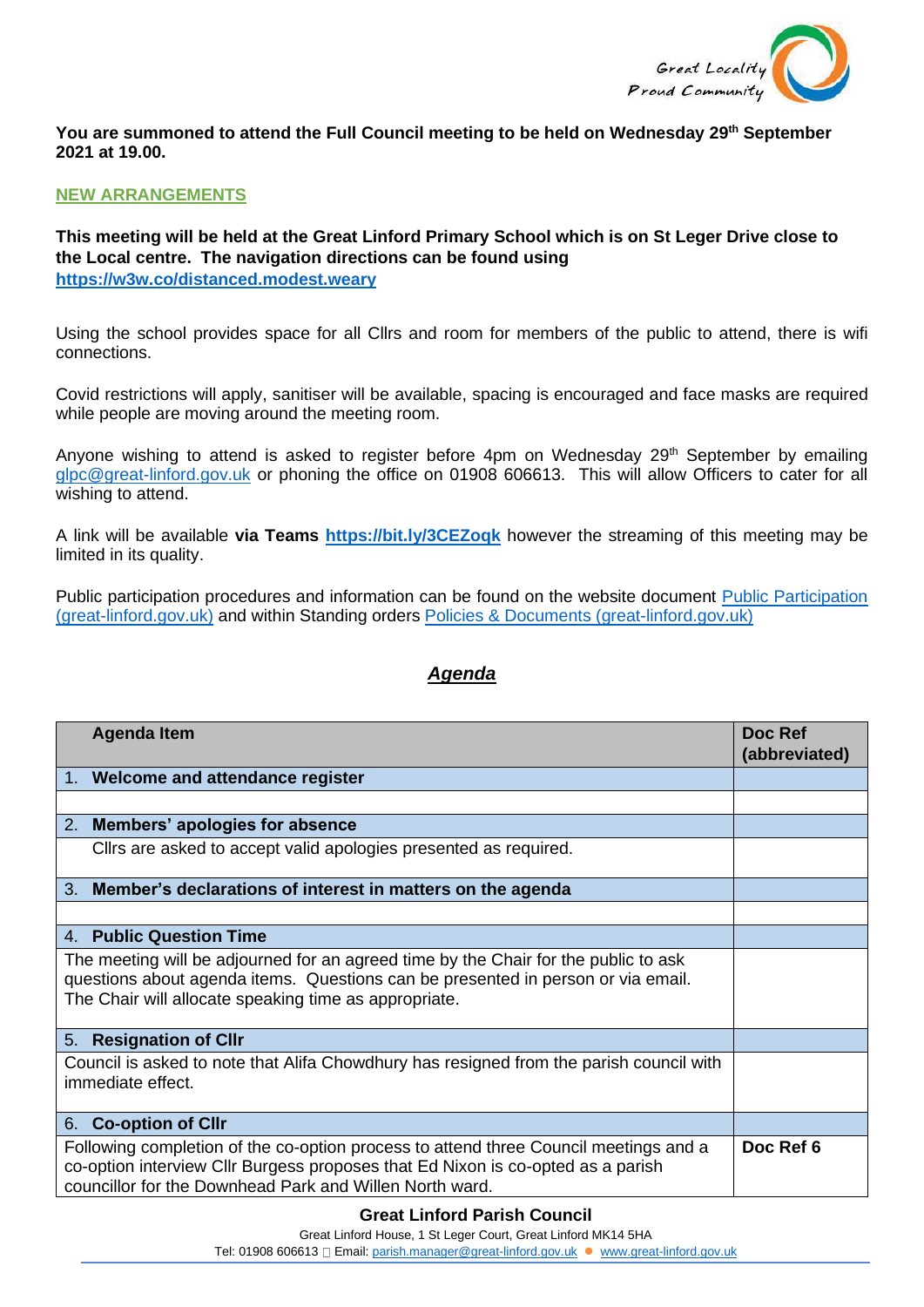

| 7. Future meetings                                                                                                                                                                                                                                                                                                                                                                                                                                                  |             |
|---------------------------------------------------------------------------------------------------------------------------------------------------------------------------------------------------------------------------------------------------------------------------------------------------------------------------------------------------------------------------------------------------------------------------------------------------------------------|-------------|
| Cllr M Whelan proposes that a trial period of meetings, which has been agreed by all<br>Cllrs is held at Great Linford Primary school. This will enable and provide the<br>opportunity for residents to join all GLPC Cllrs at these meetings. If there is not a<br>significant resident participation Council will consider moving back to GLPC Offices and<br>use online streaming to keep residents informed. A review will occur after the<br>November meeting. |             |
| 8. Minutes of the meeting previous meeting                                                                                                                                                                                                                                                                                                                                                                                                                          |             |
| Council is asked to agree the minutes of the Full Council meeting held on the 28 <sup>th</sup><br>8.1.<br><b>July 2021</b>                                                                                                                                                                                                                                                                                                                                          | Doc Ref 8.1 |
| Council is provided with an update report of the outstanding Resolutions. Any<br>8.2.<br>reported actions completed since the last meeting are also recorded. Cllrs are<br>asked to review and ask any questions as required.                                                                                                                                                                                                                                       | Doc Ref 8.2 |
| 9. To note and accept the draft minutes of the recent Committee / Sub Committee meetings and<br>to consider any recommendation therein not otherwise specified on the agenda                                                                                                                                                                                                                                                                                        |             |
| Cllrs are asked to review the minutes as presented and agree the recommendation/s<br>proposed. Recommendations to this council meeting are highlighted.                                                                                                                                                                                                                                                                                                             |             |
| <b>Community Services Committee</b> $-9th$ August 2021 there are no<br>9.1.<br>recommendations that require council ratification, council are asked to note and<br>accept the draft minutes.                                                                                                                                                                                                                                                                        | Doc Ref 9.1 |
| <b>Personnel Committee</b> $24th$ August 2021 – there are no recommendations that<br>9.2.<br>require council ratification, council are asked to note and accept the draft<br>minutes.                                                                                                                                                                                                                                                                               | Doc Ref 9.2 |
| <b>Planning</b> Subcommittee $14th$ September 2021 – there are no recommendations<br>9.3.<br>that require council ratification, council are asked to note and accept the draft<br>minutes.                                                                                                                                                                                                                                                                          | Doc Ref 9.3 |
| 9.4.<br><b>Planning</b> Subcommittee $17th$ August 2021 – Council is asked to agree the<br>recommendations as listed below and confirm acceptance of the draft minutes.                                                                                                                                                                                                                                                                                             | Doc Ref 9.4 |
| Planning Subcommittee becomes a Committee reporting directly to Council.<br>The committee should meet on the second Tuesday of the month to review all planning<br>applications and that any application that was not permitted to be extended would be<br>included on the Full Council agenda.<br>If any planning application falls outside the 28 days validation time, then the office will<br>$\bullet$                                                         |             |
| request an extension.<br>Planning Committee meetings calendar should show that if required a meeting on the<br>$\bullet$<br>$3rd$ Tuesday of the month will be held for any large development or controversial<br>applications.                                                                                                                                                                                                                                     |             |
| Due to the small membership of this committee any issues with a meeting not being<br>$\bullet$<br>quorate the Vice Chair and another Committee Chair will be asked to be temporary<br>members with full voting rights.                                                                                                                                                                                                                                              |             |
| <b>Planning</b> Subcommittee $21^{st}$ September 2021 – Council is asked to agree the<br>9.5.<br>recommendation as listed below and confirm acceptance of the draft minutes.                                                                                                                                                                                                                                                                                        | Doc Ref 9.5 |
| As a result of issues with HiMOs in several estates which are contributing to lack of<br>parking, fly tipping and anti-social behaviour and a lack of support to investigate<br>from MKC it is proposed that GLPC proactively engages with MKC Ward Cllrs to<br>request a moratorium for a defined time on the acceptance of HiMOs within Milton<br>Keynes.                                                                                                         |             |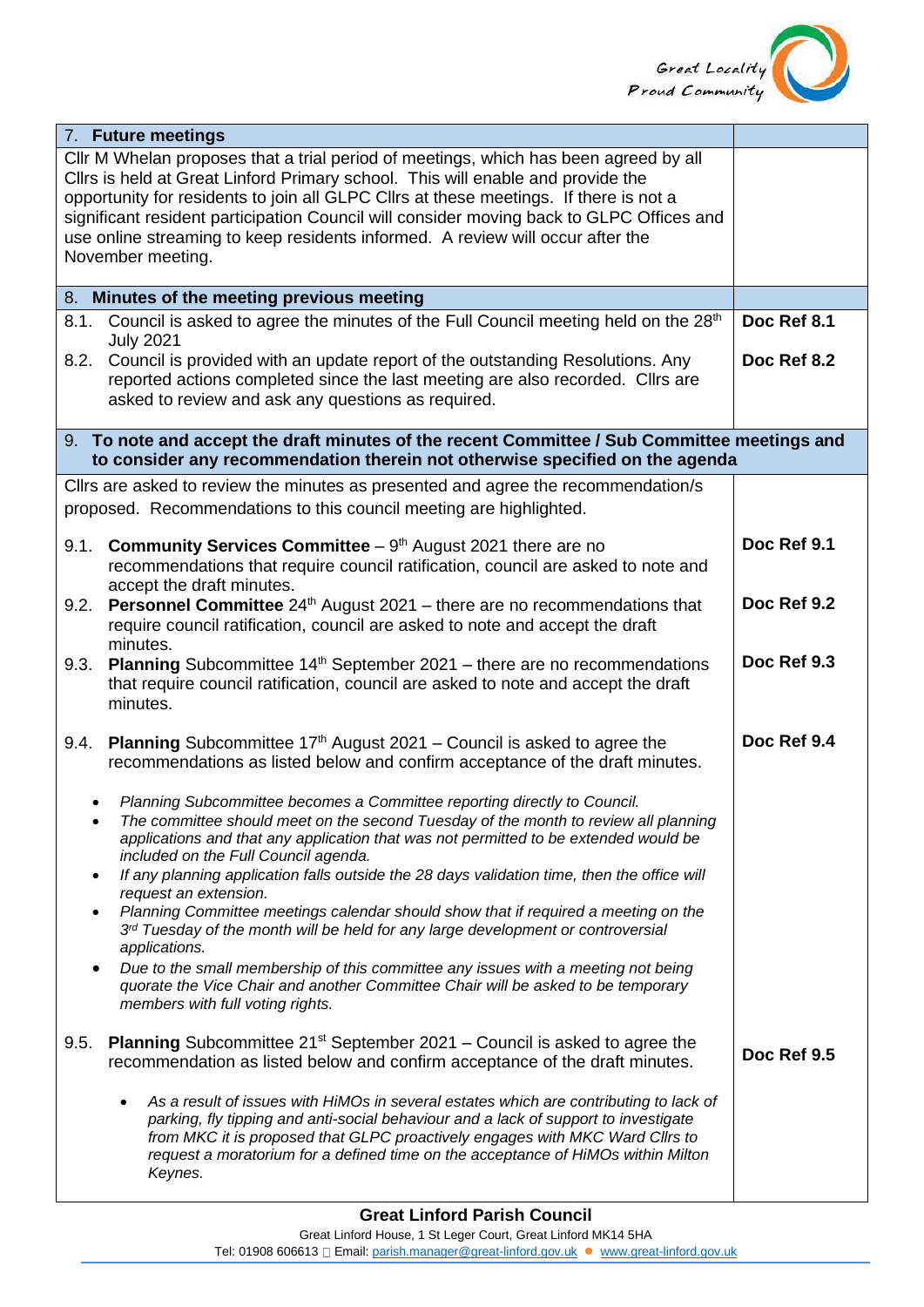

| 10. Councillor code of conduction, meeting etiquette and training                                                                                                                                                                                                                                                                                                                                                                                                                                                                                                                                                                          |                     |
|--------------------------------------------------------------------------------------------------------------------------------------------------------------------------------------------------------------------------------------------------------------------------------------------------------------------------------------------------------------------------------------------------------------------------------------------------------------------------------------------------------------------------------------------------------------------------------------------------------------------------------------------|---------------------|
| Cllr Lawar, Vice Chair and Chair of Personnel Committee will provide a short<br>presentation as a reminder to all Cllrs new and not so new about their role, code of<br>conduct, behaviour at meetings and training that is available to all.                                                                                                                                                                                                                                                                                                                                                                                              |                     |
| 11. Project Workbook overview                                                                                                                                                                                                                                                                                                                                                                                                                                                                                                                                                                                                              |                     |
| 11.1. Council is asked to review the workbook and consider the position of all the<br>projects are there any concerns on the progress of projects that Council feel<br>Committees should consider.<br>11.2. Road Safety in Schools - Update - most schools in our parish area have<br>responded positively and are keen to use the Road safety equipment. The next<br>step is to provide them with the options, collect their order and then process the<br>purchase, each school will have a limit of £1,100 that works for them. This is a<br>50:50 grant with MKC so our budgeted allocation will be £3,850 gross.                      | <b>Doc Ref 11.2</b> |
| 12. Monthly Financial report                                                                                                                                                                                                                                                                                                                                                                                                                                                                                                                                                                                                               |                     |
| 12.1. Cllrs are asked to review the finance report and the payment scheduled. These<br>have been checked by Cllr Burgess and are recommended for acceptance.<br>12.2. Cllr Burgess proposes that Cllr Kupczyk is a signatory on the Unity Trust account                                                                                                                                                                                                                                                                                                                                                                                    | <b>Doc Ref 12.1</b> |
| 12.3. Procurement update Sports ground maintenance at the Marsh Drive and High<br>Street sports grounds- As per the financial regulations and councils' previous<br>agreement Milton Keynes Council procurement team have concluded the tender<br>process for the sports group maintenance. The contract for a three-year contract<br>with a 1 year plus 1 year extension based on performance is to be awarded to<br>Sports Ground Services for an annual cost of £30,696 starting on the 1 <sup>st</sup><br>November. This is proposed by Cllr Kupczyk. The specification documents are<br>attached for your interest and understanding. | <b>Doc Ref 12.3</b> |
| 12.4. Procurement update Landscape of Allotments, Pear Tree Pond, Great Linford<br>House, Loriner place (orchard) and amenity land at Marsh Drive and High Street<br>- Milton Keynes procurement team are managing the Landscape tender. Bids<br>are to be received by $27th$ September. The evaluation process will occur w/c $4th$<br>October and a decision will be made immediately after based on the quality and<br>pricing scoring. This contract starts on 1 <sup>st</sup> November.                                                                                                                                               | <b>Doc Ref 12.4</b> |
| Cllr Kupcyzk proposes that provided the procurement process identifies a<br>reasonably priced contract the RFO has delegated responsibility to process the<br>contract with the identified supplier.                                                                                                                                                                                                                                                                                                                                                                                                                                       |                     |
| If no bids are received or the procurement bid received is unacceptable GLPC<br>will conduct an open tender process as per the financial regulations. This will be<br>actioned before the next meeting.                                                                                                                                                                                                                                                                                                                                                                                                                                    |                     |
| 12.5. Reminder to Council that as part of the project PID that project initiation<br>documents for 2022/23 should be presented to the RFO by 20 <sup>th</sup> October 2021.                                                                                                                                                                                                                                                                                                                                                                                                                                                                |                     |